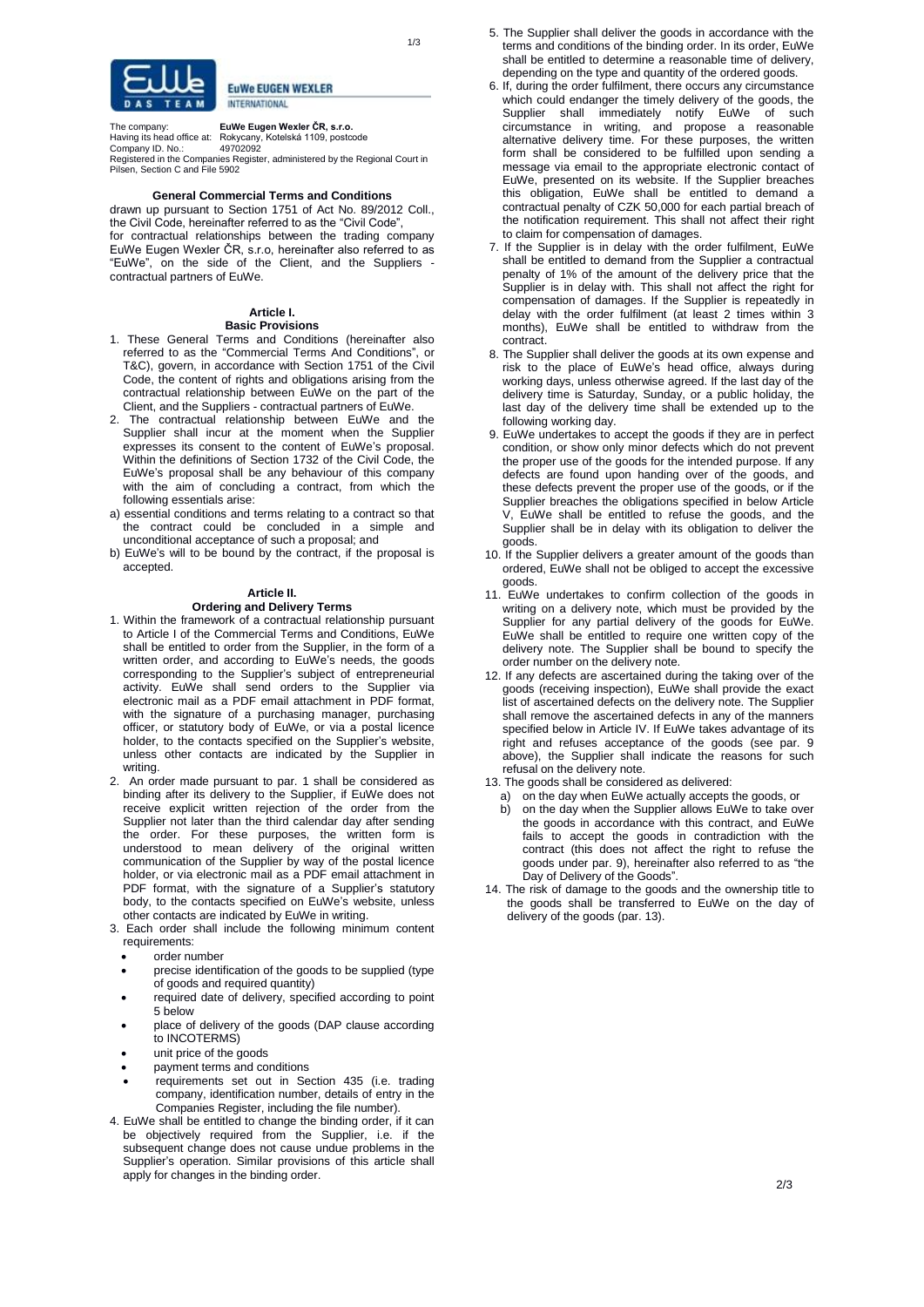

**INTERNATIONAL Article III.**

# **Price of the Goods. Payment Conditions**

**EuWe EUGEN WEXLER** 

- 1. The Supplier shall charge a price according to the order (see Article II, par. 3 above). EuWe shall determine the price on an order as a reasonable price according to current price lists specified on EuWe's website as of the date of the order processing by EuWe.
- 2. The price of the goods according to the order shall include the packaging and transportation, as the case may be.
- 3. The Supplier shall be entitled to charge the price of the goods to EuWe not earlier than on the day which is considered the day of delivery of the goods, within the definitions of Article II, par. 13, namely, in the form of an invoice containing all the particulars required by valid regulation, and the invoice shall be accompanied by a copy of a corresponding delivery note. On the invoice, the Supplier shall be entitled to specify the due payment period of the invoiced receivable, but this period shall not be shorter than 30 days from the day of issue of the invoice, unless otherwise agreed by the Contracting Parties.
- 4. If the invoice does not meet all the necessary requirements, or it is in conflict with the agreed conditions, EuWe shall be entitled to return the invoice to the Supplier to be amended or modified, without falling into delay. In this case, the due date shall begin to run again after issuing a duly amended, or corrected, invoice.
- 5. The purchase price shall be paid via a non-cash transaction of the charged amount to the Supplier's account, as specified on the invoice.
- 6. If EuWe is in delay of payment of the purchase price of the goods, the Supplier shall be entitled to demand, in addition to the outstanding amount, also interest on late payments to the value according to the legal regulation in force on the date of delay.

### **Article IV.**

## **Liability for Defects to the Goods**

- 1. If the Supplier fails to deliver the goods in the range, quantity, and quality conforming to EuWe's order requirements and Quality Assurance Guidelines for suppliers, then the goods show defects. By conclusion of the contract (see Article I of these Terms and Conditions), the Supplier confirms that has received the Quality Assurance Guidelines for Suppliers, hereinafter also referred to as the "Guidelines", and has been properly acquainted with the content of these Guidelines.
- 2. Unless otherwise agreed by the Contracting Parties in a particular case, the Supplier shall guarantee that the goods supplied by EuWe pursuant to these Terms and Conditions shall be eligible as a whole for use for the intended purpose for a minimum of 36 months from the date of delivery of the goods, or as the case may be, the goods shall retain their usual properties throughout this warranty period, and the properties explicitly requested in a EuWe's written order and in the Guidelines.
- 3. If the delivered goods show any defects during the warranty period, EuWe shall inform the Supplier in writing about the ascertained defects, without undue delay after their discovery, and determine in a written notice of a claim, for which the claim, arising from the Supplier's responsibility for defective goods in connection with the ascertained defects, shall be applied. For these purposes, the written form shall be considered to be fulfilled upon sending a message via email to the Supplier's appropriate electronic contact presented on its website.
- 4. If the complaint is justified, and the ascertained defect represents a fundamental breach of the contract by the Supplier, EuWe shall be entitled to exercise the following claims:
	- delivery of new goods free from defects, or
	- removal of a defect by repairing the goods (at removable defects), or
	- $\Box$ offering a reasonable deduction from the purchase price, or
	- withdrawal from the contract.
- 5. If the complaint is justified, and the ascertained defect represents a minor breach of the contract by the Supplier,
	- EuWe shall be entitled to exercise the following claims: removal of a defect by repairing the goods (at removable defects), or
	- $\Box$ offering an adequate discount from the purchase price.
- 1. If the delivered goods are subject to special treatment (for example, obligation of specific registration, subject to special regulations, for instance hazardous substances, etc.), the Supplier shall specify this fact in all the documents relating to the goods, especially on the delivery note, and shall provide references to the specific regulations governing the special treatment of the goods.
- If the goods are delivered in disposable packages/containers, the Supplier shall comply with all obligations arising from the Act on Packages, including the obligation to document the content of heavy metals in packages, and methods of package disposal.
- 3. If the Supplier breaches its obligations described in the preceding paragraphs, takeover of the goods may be refused (see Article II, par. 9 above).
- 4. The Contracting Parties may agree that the packages for the purposes of delivery of the goods shall be provided to the Supplier by EuWe. In such a case, the Supplier shall use such packages solely for fulfilling EuWe's orders.
- 5. If packages for deliveries of the goods are provided by EuWe, EuWe shall be entitled to charge the Supplier the cost of the provided packages, subject to repurchase within the definitions of Section 2135 and foll. of the Civil Code, resp. subject to reselling within the definitions of Section 2139 of the Civil Code.
- 6. If this is not the case of circulation of packages in accordance with par. 4 and 5 above, the Supplier and EuWe shall describe the handover of packages on the delivery note relating to the goods supplied in packages, outside the case of par. 4 and 5, and shall complete the exact amount and sufficient package specifications on the delivery note, along with indication of the exact amount and sufficiently certain specifications of packages. In the case of the return of packages, the Supplier shall indicate the exact number of returned packages on the delivery note. If the delivery note shows that some of the packages provided by the Client outside the mode specified in par. 4 and 5 above is missing, EuWe shall be entitled to request from the Supplier an amount corresponding to the purchase price of the same type of package, current as at the date when the package loss was ascertained, hereinafter also referred to as the "Package Price", and a contractual penalty of 10% of the package price.
- 7. The Supplier shall indemnify EuWe from and against any third-party claims as a result of infringement of copyrights or other rights of intellectual and industrial property.
- 8. Things of all kinds that are provided by EuWe to the Supplier in connection with deliveries of the goods under these Terms and Conditions shall remain the property of the Client, and the Supplier shall be bound to return such things to EuWe upon request. Without the prior written consent of EuWe, the Supplier undertakes to prevent making these things available to third parties. In order to meet the written form, Article II, par. 2, the last sentence of these Terms and Conditions shall be used similarly.
- 9. The prohibition according to par. 8 shall also include prohibition to provide things accepted from EuWe for filling of other orders than EuWe's orders.
- 10. The Supplier shall be bound to clearly mark the things accepted from EuWe in accordance with par. 7 as EuWe property, protect them from damage and destruction, and provide, at their own expense, their proper maintenance and any necessary repairs.
- 11. If the Supplier breaches its obligations under par. 7 to 10, EuWe shall be entitled to demand from the Supplier a contractual penalty of CZK 500,000 for each partial breach of these obligations.